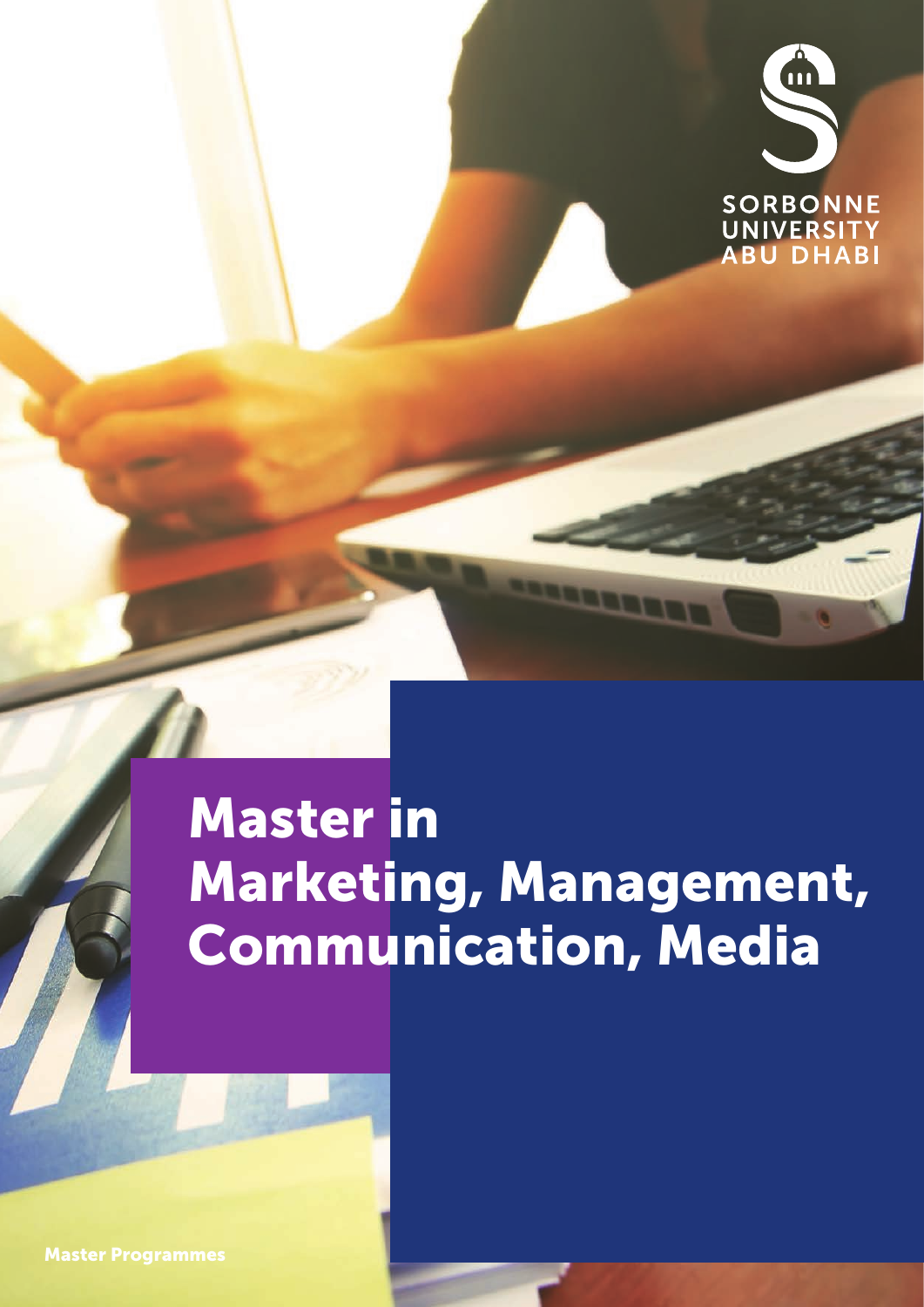### The 18-month Master in Marketing, Management, Communication, Media prepares students for career opportunities in diverse fields across the world.

In today's evolving marketplace, innovative communication strategies are imperative to enhance individual and national development. With rapid globalisation, the current economic environment faces many challenges including changing consumption patterns, increasing competition, talent retention, shifting media platforms, transforming trends in the digital age and socio-cultural issues. As a result, business firms and government entities require their products and services to be deeply linked to communications and social changes.

This course will enable students to develop communications, brand, media and management strategies, as well as evaluate them using the right methodologies. It will also provide a critical and demanding approach on contemporary issues linked to these fields, thanks to human and social sciences, and communication studies. This cohesive multi-disciplinary programme covers varied topics crucial for our student's future careers as key influencers. Students will improve their decision-making skills as they learn how to identify new market segments, develop content for different media formats, establish distinctive brand positioning, draft HR policies and manage human assets and communications strategies as well as apply data to craft compelling messages and seamlessly handle critical PR situations.

Students will emerge as high-performers, capable of broad insight into the social and cultural changes that impact the business of marketing, advertising and communications. Students will be able to analyse business strategies and marketing issues, management, communications and media policies within the context of globalisation and develop strategic and rigorous communications approaches by deploying specialised methodologies to address key issues.

Our faculty, composed of distinguished professors and lecturers from Sorbonne University in Paris and the CELSA Graduate School of Communication, has achieved worldwide acclaim and impart a thorough knowledge of Marketing, Management, Communication and Media. Teaching alternates between lectures and practical study. Students will undertake individual and group projects, analyse case studies and perform valuable research. Small group sizes allow interactive teaching to enhance the learning experience and also enable the constant exchange of practical information between faculty, students and personal tutors.

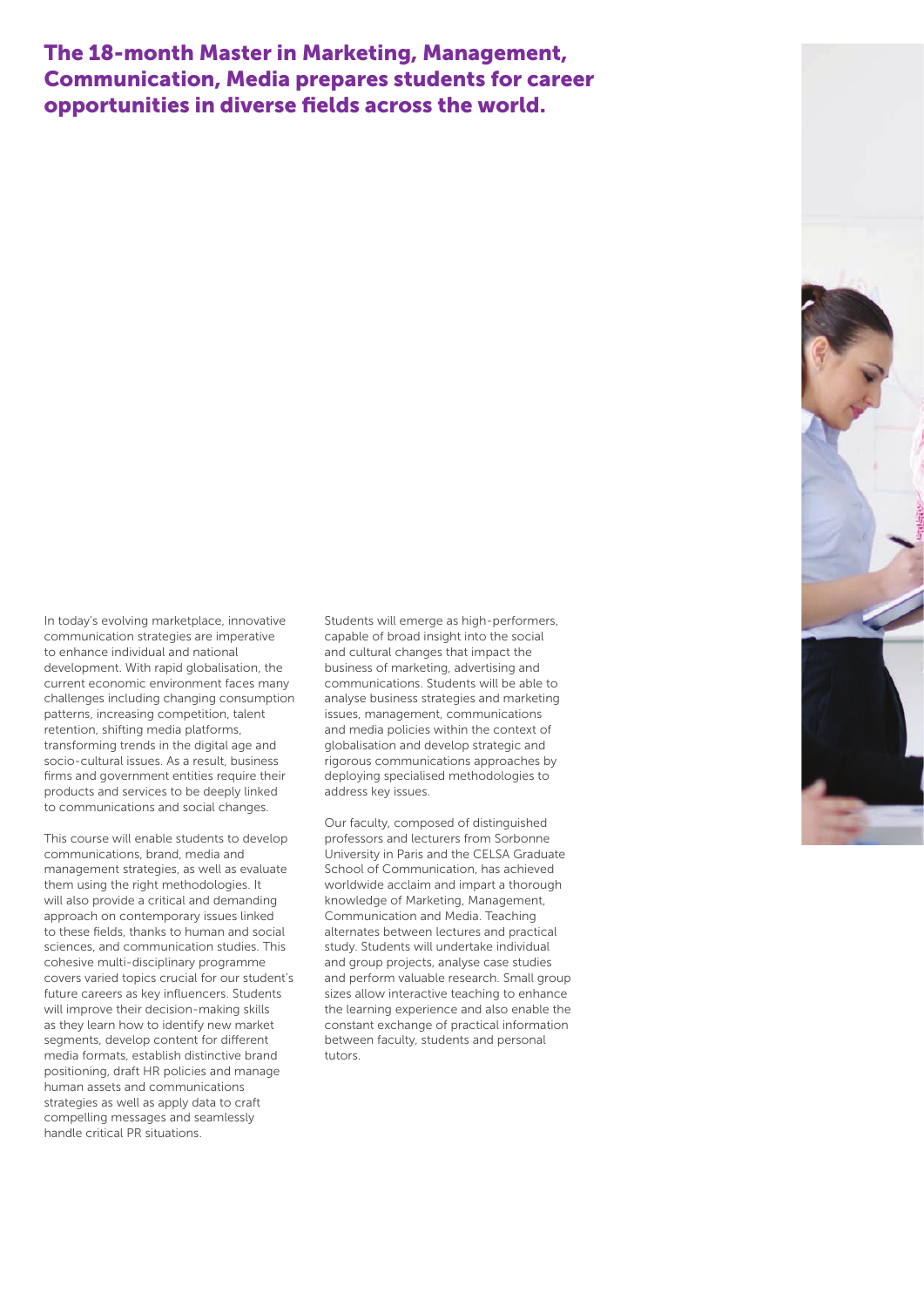

Master in Marketing, Management, Communication, Media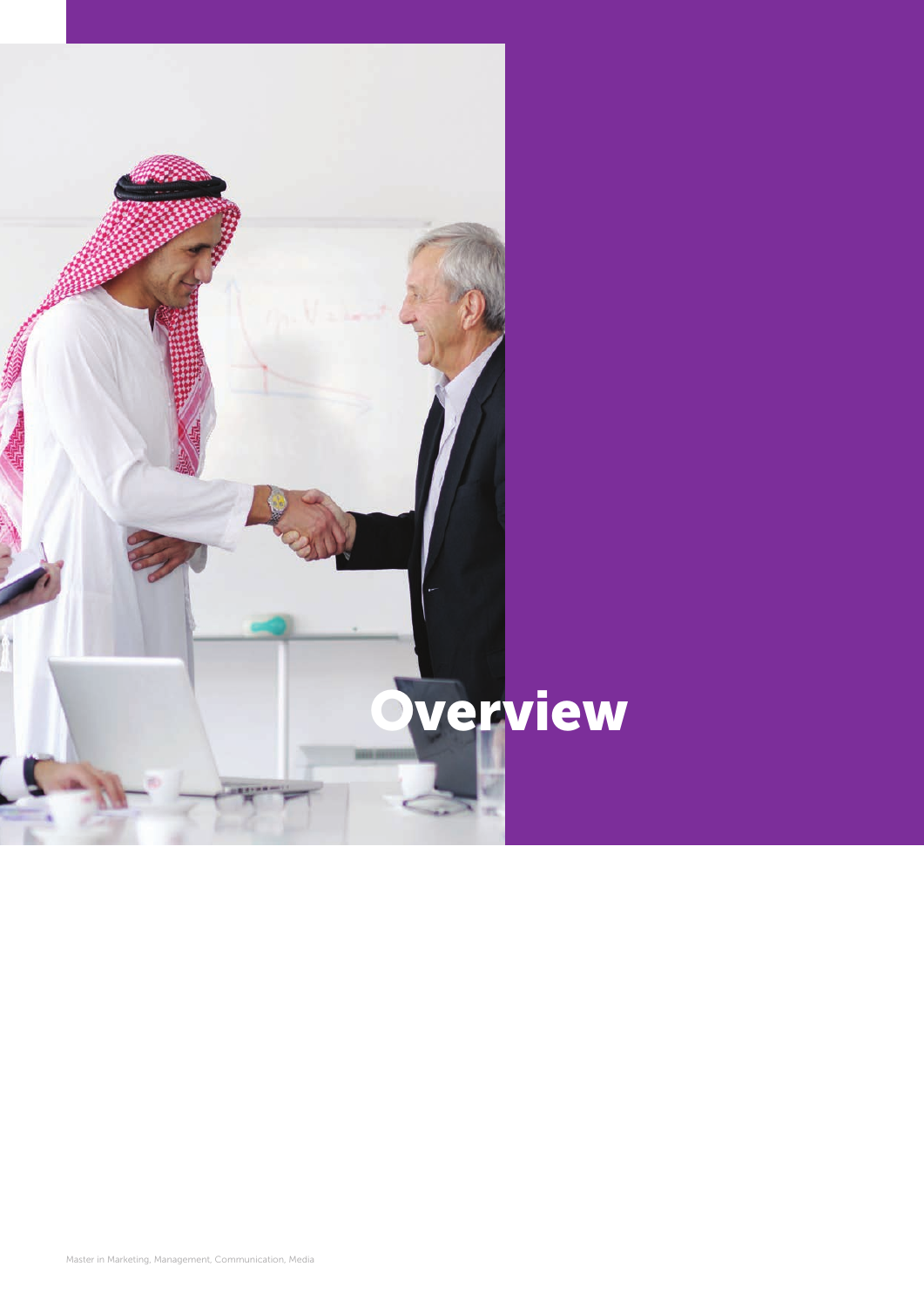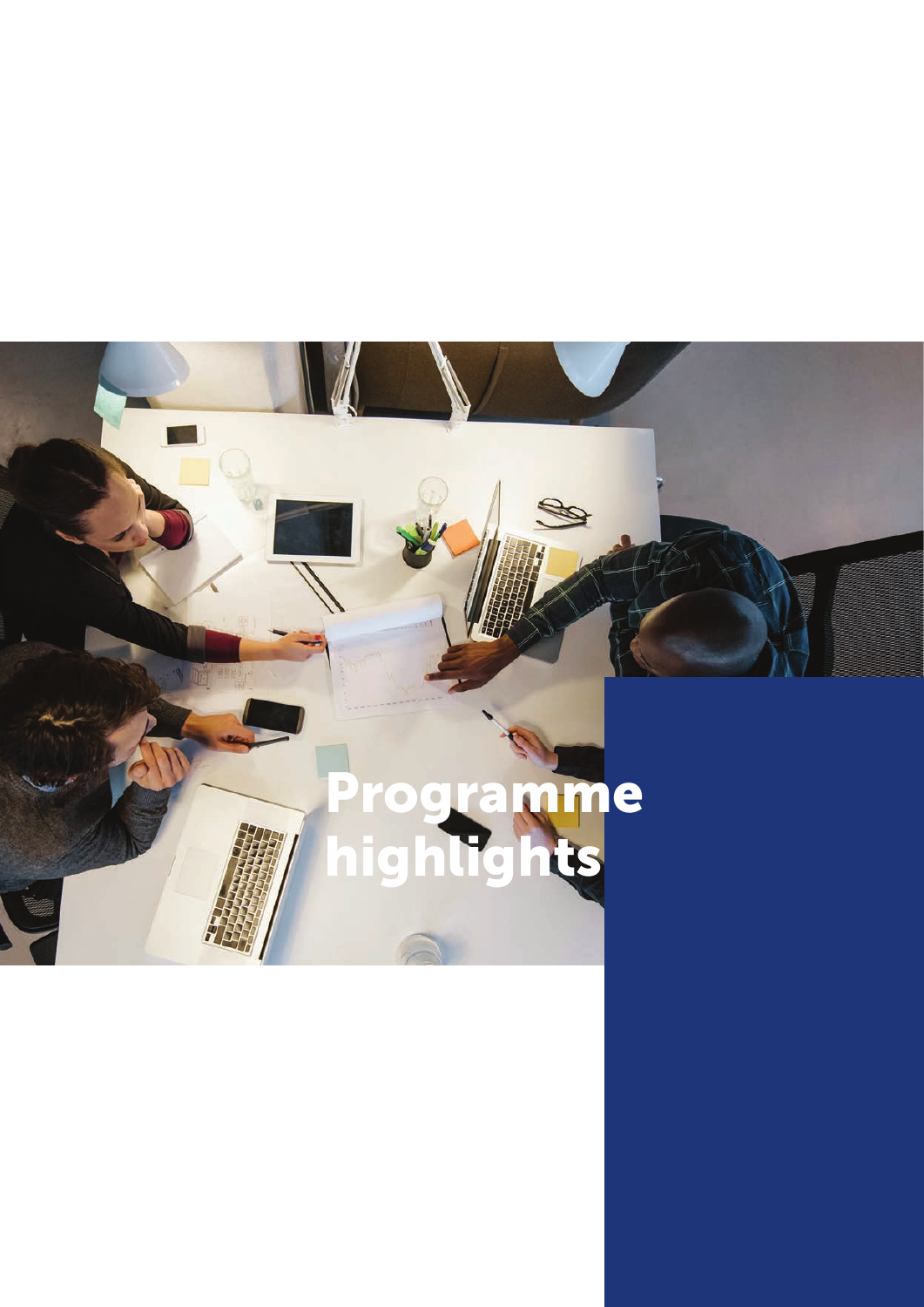## International recognition

Sorbonne University Abu Dhabi provides the combined experience of renowned French universities including Sorbonne University and Université Paris Cité. This rich heritage of joint excellence is now available in Abu Dhabi under the Ministry of Education and is recognised worldwide.

### A unique affiliation with CELSA Graduate School of Communication

Established in 1957 and attached to the Sorbonne University in Paris, this graduate school is dedicated to information and communication sciences. CELSA trains top professionals for companies involved in communications, marketing and advertising, management, media and journalism. The unique affiliation between Sorbonne University and CELSA ensures that our students are at the forefront of developments in these fields and are well positioned for careers at a global level.

*For more information about CELSA, please visit their website at: www.celsa.fr* 

### **Networking**

Each class will have a reduced number of students from different countries. A strict entry selection procedure will guarantee the quality of the degree and will allow you to expand your personal network with high potential peers.

*There are abundant and rewarding opportunities at a regional and global level for Marketing, Management, Communication, Media graduates*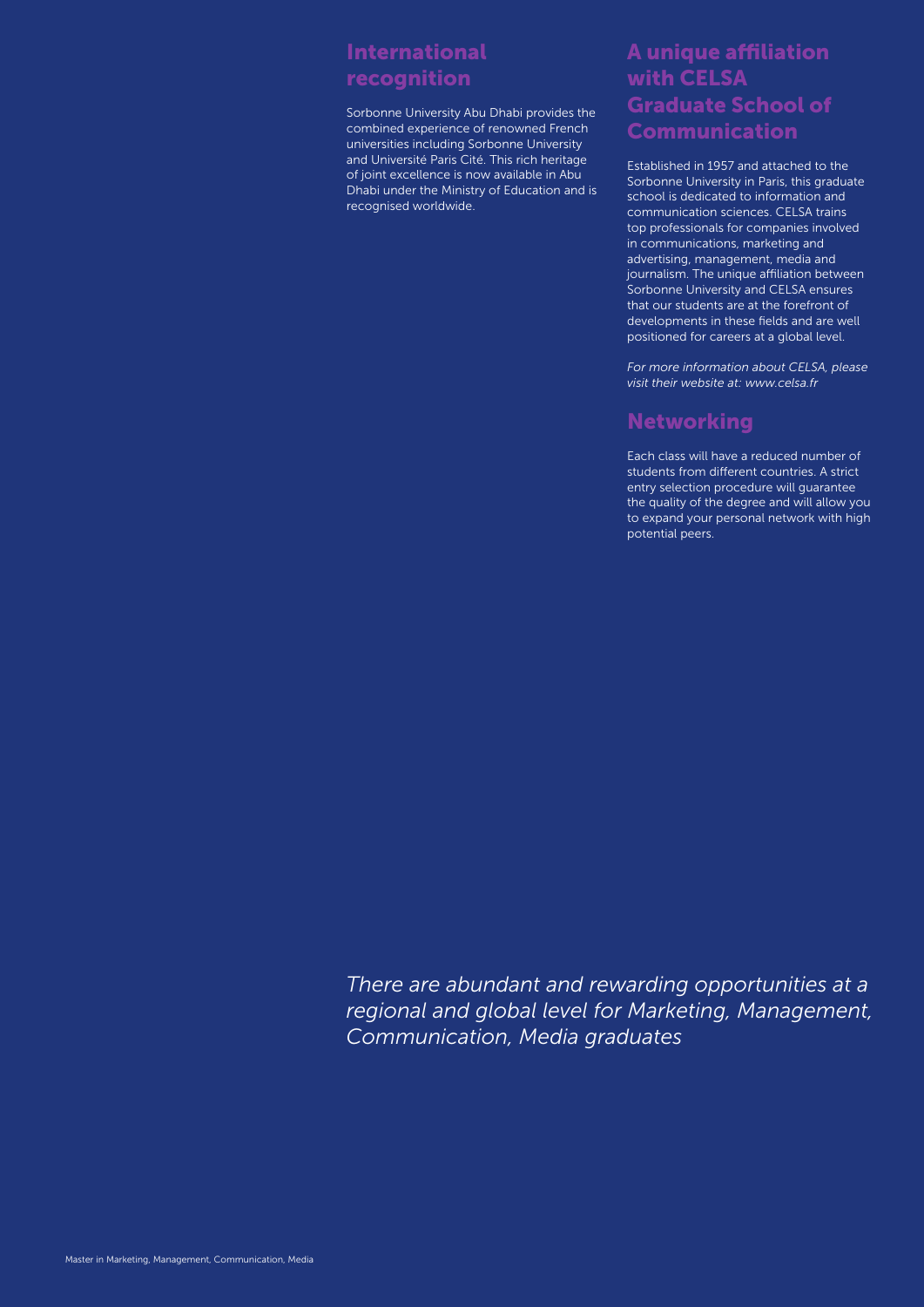The graduate degree in Marketing, Management, Communication, Media is taught in English and covers a total of 18 months. The exclusively designed course schedule includes evening and weekend classes especially thought for people who intend to combine their studies with full professional life.

## Structure

#### Semester 1

Communication and organisations Theoretical approaches

| <b>Modules</b>                                                     | Courses                                                                                                                                                                                                                            |
|--------------------------------------------------------------------|------------------------------------------------------------------------------------------------------------------------------------------------------------------------------------------------------------------------------------|
| Information and Communication Theories<br>and Social Sciences      | Introduction to Communication Studies<br>Anthropology of Globalisation: Culture, Identities<br>and Communication<br>Contemporary Issues at Stake in Communication<br><b>Studies</b><br>Tourism, Heritage and Communication 1 and 2 |
| Communication Strategies in the Economic<br>and Social Environment | Public Relations and Opinion Risk Management<br>Digital Revolution, Strategic Disruption and New<br>Business Models in the Media World                                                                                             |
| Organisations, Structures and Functions                            | Sociology and Theories of Organisations<br>Strategic Planning<br>Business Today and Human and Social Stakes for<br>Companies<br>Business Model and Business Plan Methodology 1                                                     |

#### Semester 2

Professional Specialisation in Marketing, Management, Communication, Media

Marketing Strategies in a Globalised World

| <b>Marketing Strategies</b>     | <b>Advertising Strategies</b><br><b>Brand Design</b><br>Destination Marketing<br>Marketing Case Study<br>Company, Intangibles, and Brand Asset - Economic<br>and Business Valuation                                |
|---------------------------------|--------------------------------------------------------------------------------------------------------------------------------------------------------------------------------------------------------------------|
| Management of Human Resources   | Management and Performance<br>Corporate Social Responsibility and Human<br>Resources Management<br>People Management Practices - A Team Building<br>Experience<br><b>Effective Internal Communication Strategy</b> |
| <b>Communication Strategies</b> | Socio-semiotics of Consumption: Issues and<br>Methodology<br>Tourism, Heritage and Communication 3<br>Communication Plan<br>Research and Retail: Where to Source Information<br>From                               |
| Media Strategies                | Adaptation, Innovation and Media<br>Global Media<br>Media and Off Media Strategy<br>Business Model and Business Plan Methodology 2                                                                                 |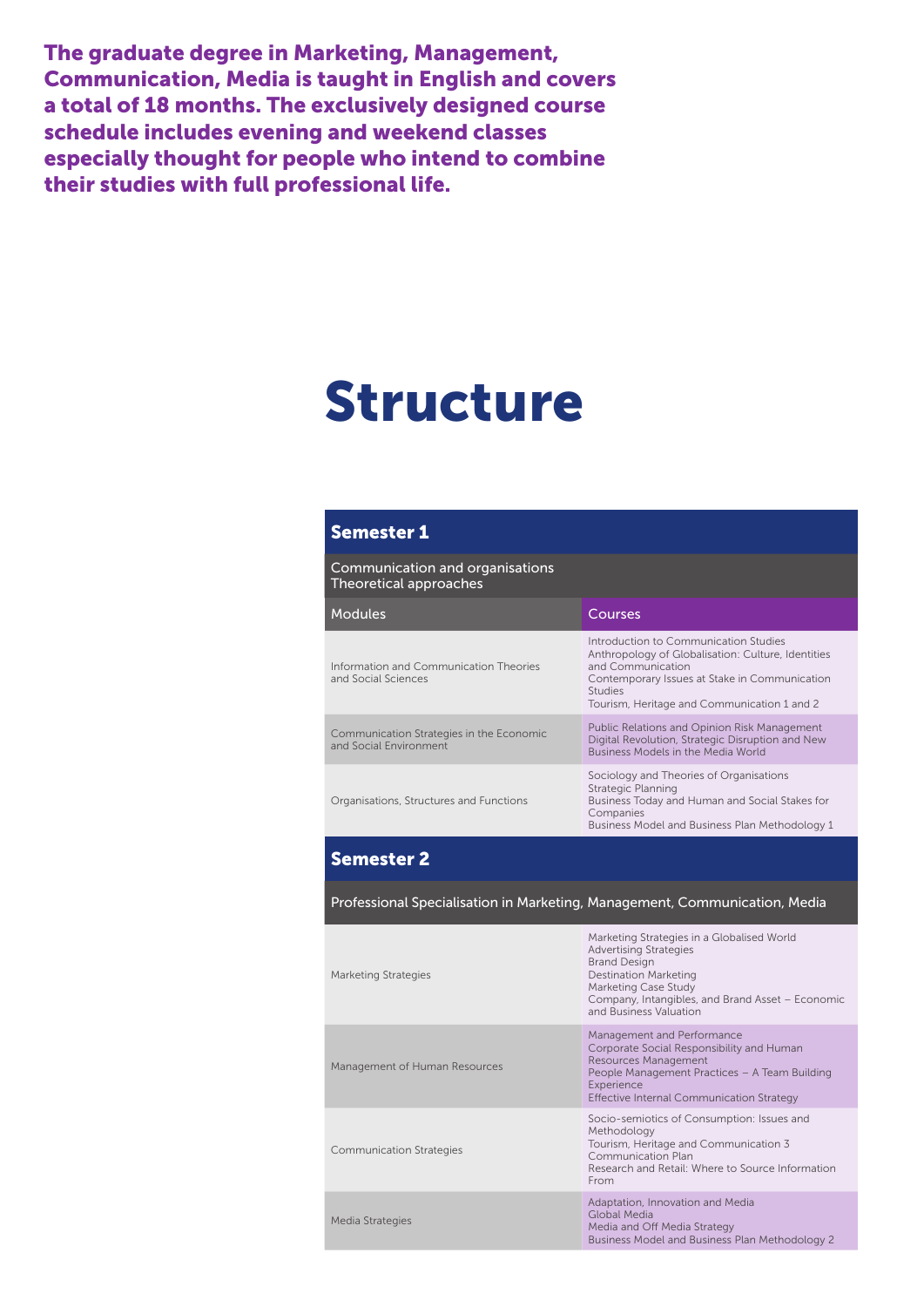### Master's thesis

In addition to courses, students must undertake an applied research work in the field of communication studies, connected to one or more of the professional fields related to the programme. This leads to the development of a thesis that will be defended in front of a jury at the end of the programme.

### Semester 3

Decision-Making Support Tools and Professional Methodologies

| <b>Modules</b>                                                                                                                 | Courses                                                                                                                                                                                                                    |
|--------------------------------------------------------------------------------------------------------------------------------|----------------------------------------------------------------------------------------------------------------------------------------------------------------------------------------------------------------------------|
| Language and Communication                                                                                                     | Communication and Organisation<br>Media Studies: The Case of Fashion Industry<br>Digital HR and Management<br>Digital Marketing, Digital Advertising and Online<br><b>Reputation Management</b><br>Social Media in the UAF |
| <b>Decision Making Tools</b>                                                                                                   | <b>Business Game Simulation</b><br>Innovation, Design Thinking and Branding<br><b>Press Relations</b><br><b>Event Strategy</b><br><b>Crisis Communications</b><br><b>Cross Cultural Management</b>                         |
| Studies Elaboration and<br>Recommendations Submission                                                                          | Qualitative Studies<br>Quantitative Studies<br>Brand Identity: Analysis, Communication<br>Strategy: Understanding Luxury Brands<br><b>Enterprise Creation and Communication</b><br>Client Presentation<br>Media Training   |
| Writing a Thesis in Applied Research<br>Analysing the Professional Situation and Proposing<br>Applied Research Recommendations | Applied Research Methodology for the Thesis:<br>Course and Seminars                                                                                                                                                        |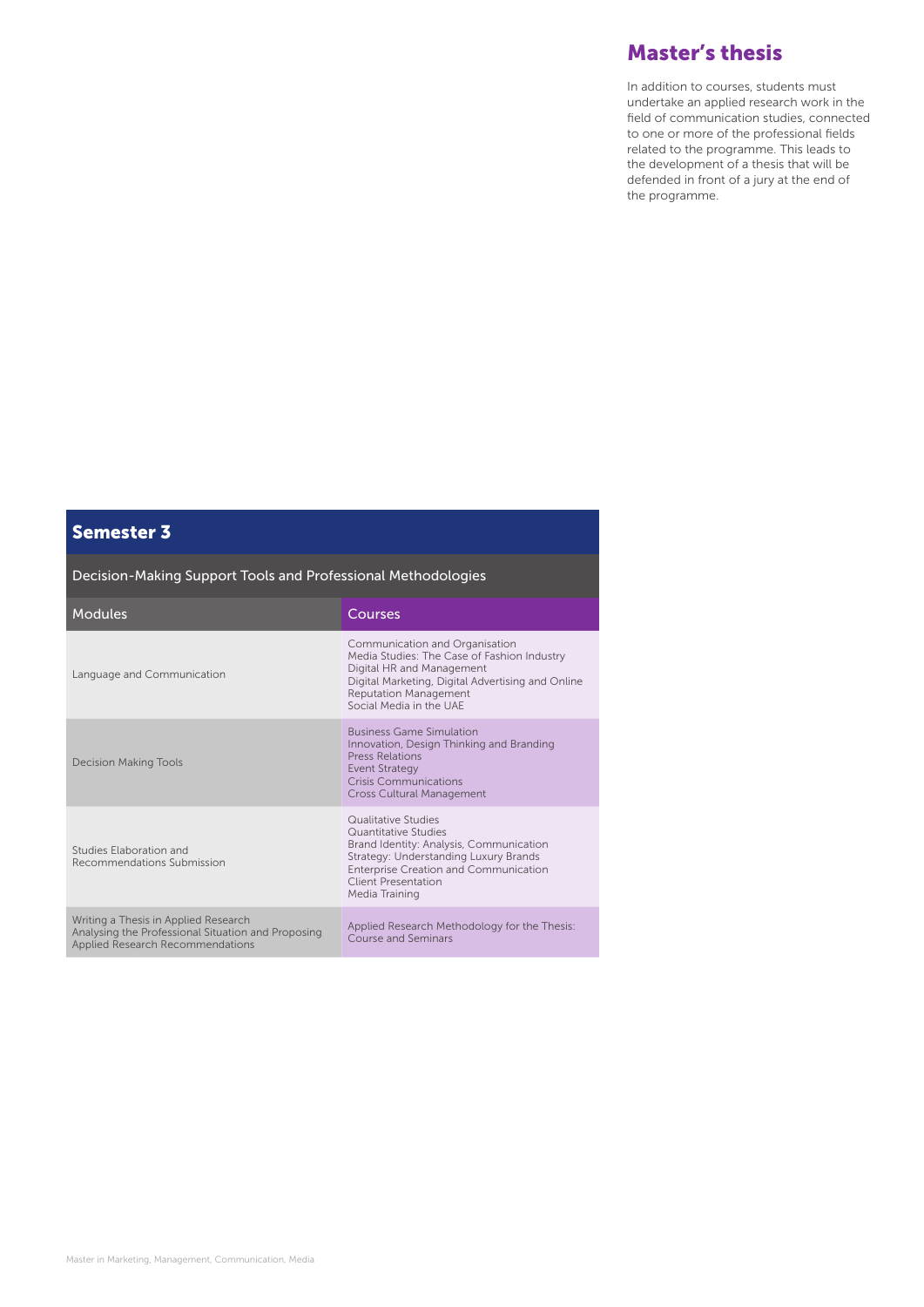## Assessment & graduation requirements

All the course sessions are assessed mostly within regular classes. Students will be evaluated on individual assignments, group presentations, group case studies and multiple choice questions. Attendance to all classes is mandatory and it is important that students are punctual and observe university regulations at all times.

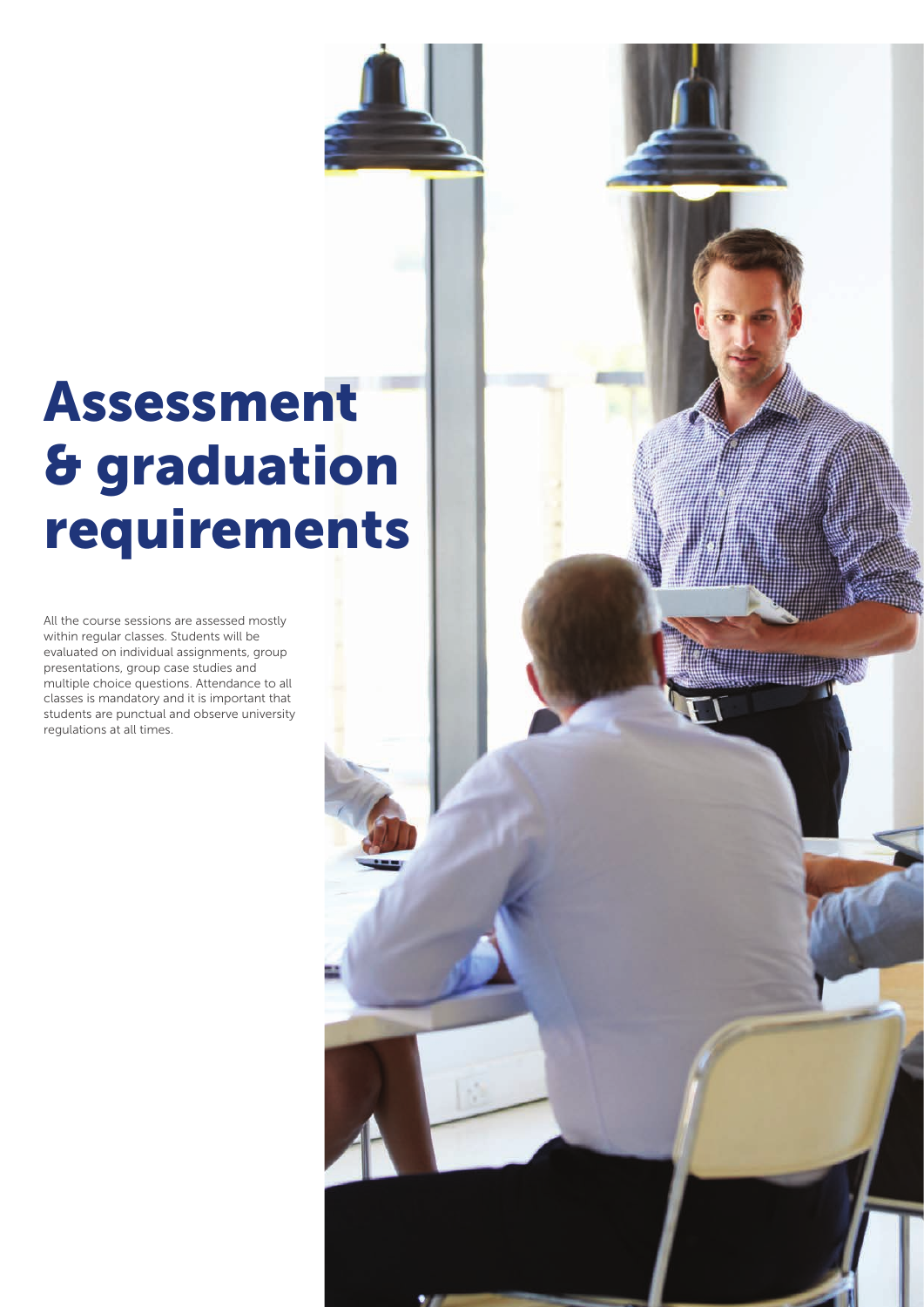

There are abundant and rewarding opportunities at the regional and global level for Marketing, Management, Communication, Media graduates. This degree offers several career paths including communication professionals in PR, advertising and branding agencies or in public entities, human resources consultants and marketing professionals within a business organisation including Director of PR, Multimedia Specialist and Project Manager among others.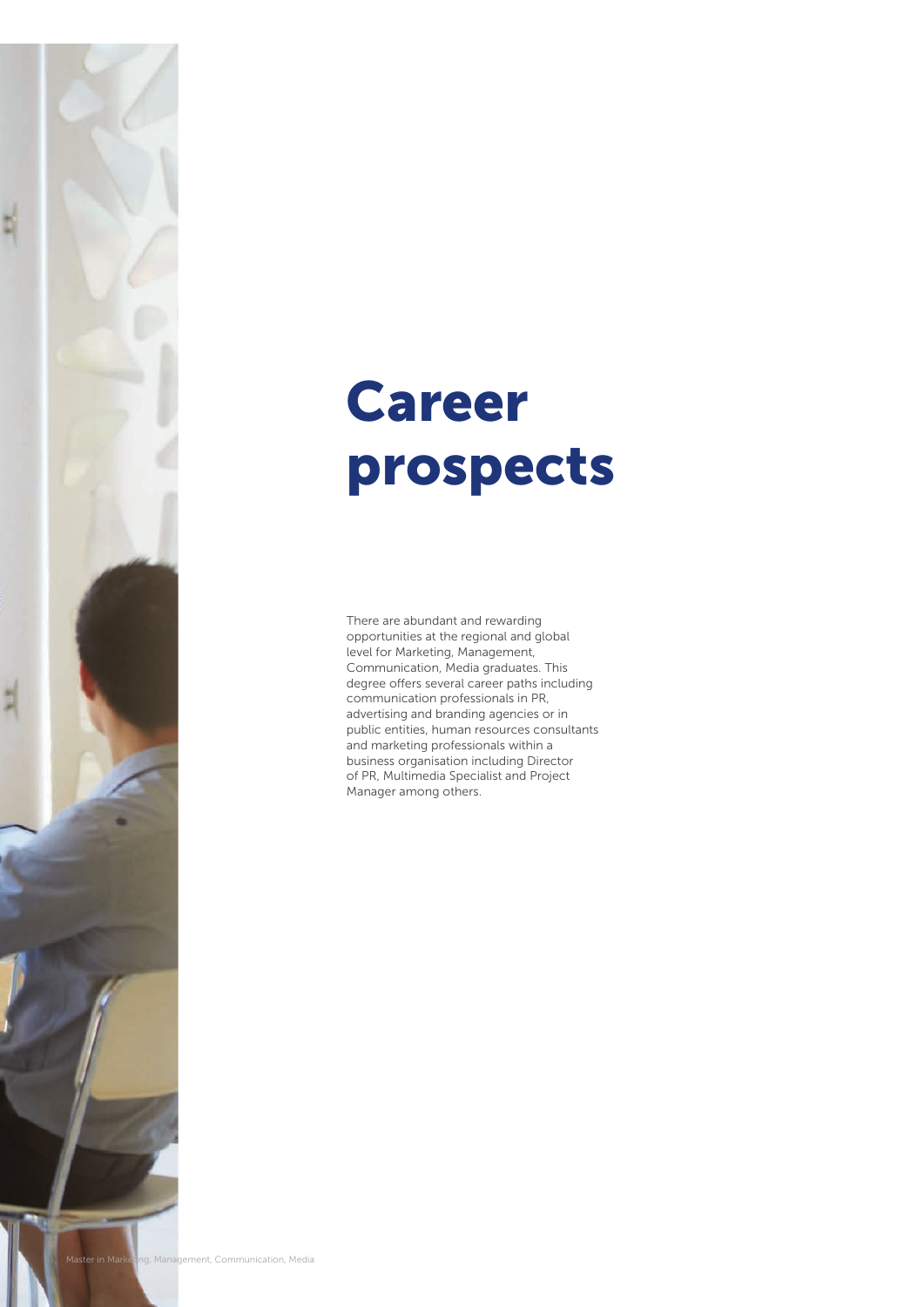Admission to our master's programmes is selective and competitive and each applicant will be considered on his/her own merit. Our admissions process ensures that every course has an ideal mix of people with talent, impressive interpersonal skills and a positive attitude.

## Admission requirements

#### General entry requirements:

Candidates must complete an online application and upload the following items:

- A copy of the bachelor degree earned in a discipline appropriate for the programme
- A copy of the high school diploma
- A detailed curriculum vitae\*
- A personal statement (not exceeding one page)
- For non-native English speakers a minimum EmSAT – English score of 1400 or TOEFL score of 550, 213 CBT, 79-80 iBT or an IELTS score of 6.0, valid for at least two years
- Official academic transcripts, official test scores
- 3 years of work experience (at least)

Shortlisted candidates might be asked to attend an interview to assess the candidate's motivations, career expectations and relevant professional experience in the degree area.

International applicants are required to present an equivalency of their degree from the UAE Ministry of Education located in Abu Dhabi. For details on the requirements, visit the website: https://www.moe.gov.ae

#### Tuition Fees AED 166,400 (approximately US\$ 45,344)

#### Scholarships are available for this programme\*:

- 20% alumni discount
- 25% academic excellence scholarship
- 25% discount upon enrolment on a second master's degree
- 5%-15% corporate offer
- Visit our website for more information. \*Conditions apply